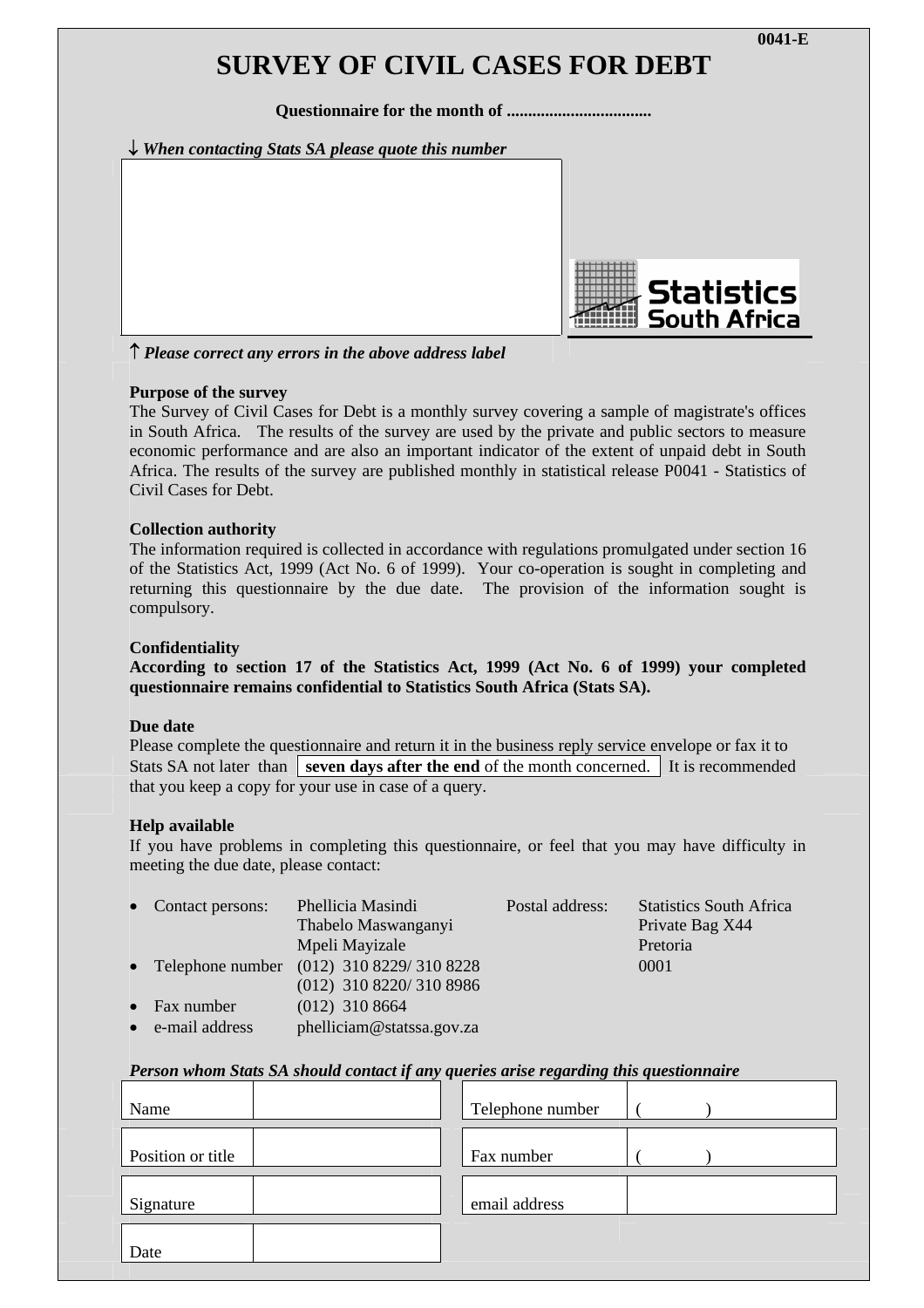# *Please note*

*For this survey:* 

- **The questionnaire must cover a period of one calendar month.** Particulars must be submitted for the month concerned.
- Report all monetary values in **rands.**

# **Part 1 - Number of civil debt and non-debt cases recorded**

*Note* 

• Show all the civil **debt and non-debt** cases recorded during the month concerned.

1. Total number of civil cases ………

Against businesses …………….

Against private persons ……….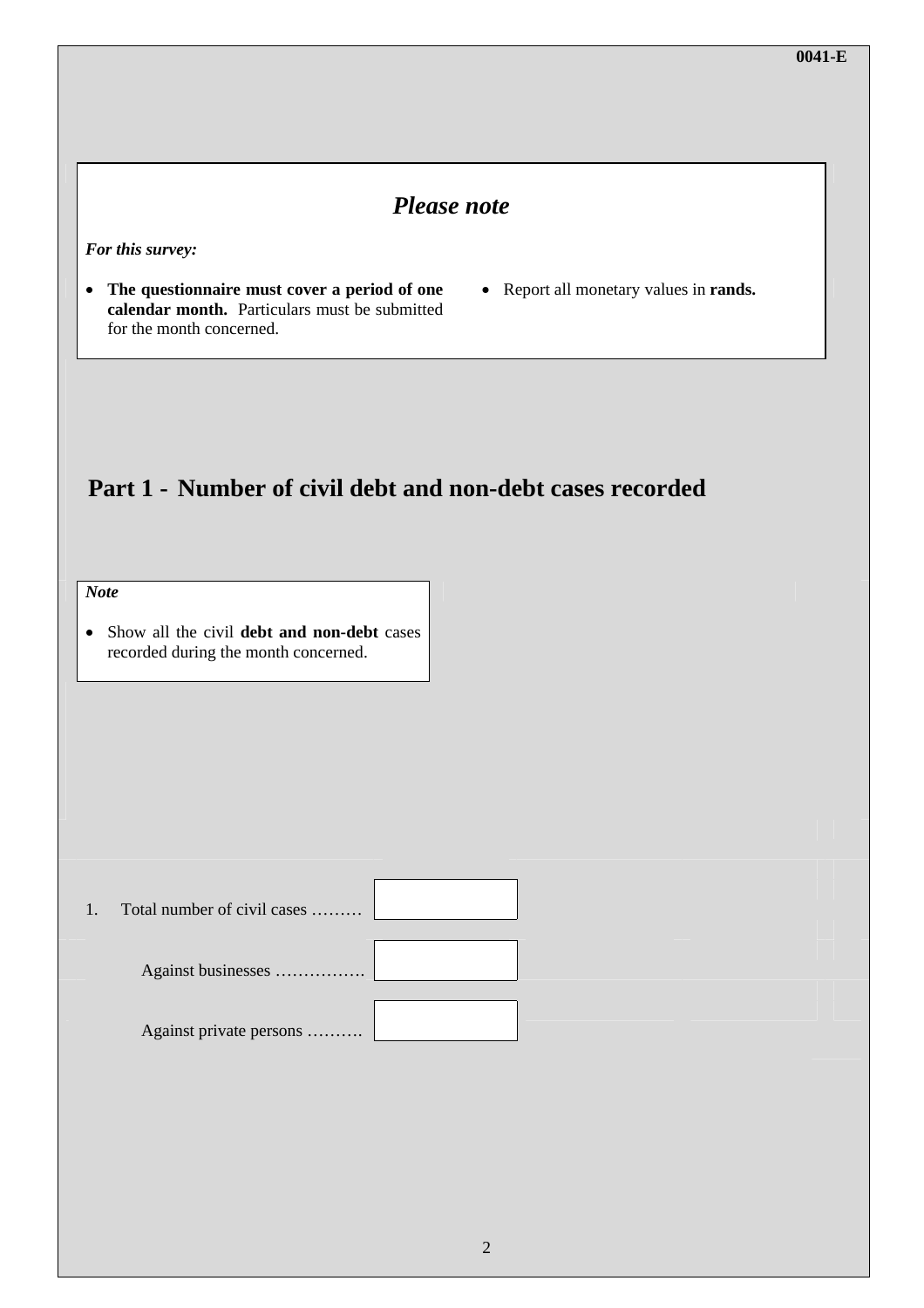# **Part 2 - Number of civil summonses for debt issued**

## *Notes*

- Complete Part 2 according to countersheet 0041-02 (attached).
- Where several plaintiffs join in one action in terms of section 41 of the Magistrate's Court Act (Act No. 32 of 1944), the claim of each plaintiff must be shown as a separate summons.

## *Definitions*

- Plaintiff A person who extends credit or to whom money is owed (creditor).
- Instalment sale transaction A system of payment in instalments by which a hired article becomes the property of the hirer after a stipulated number of payments have been made (Hire-purchase system).
- Promissory note A written undertaking to pay a certain amount of money to a certain person (IOU).
- RD cheque When no funds are available, the cheque is referred to the drawer.

#### *Include*

# • **Only** the number of civil summonses issued for the recovery of **all types of debt.**

# *Exclude*

• Claims for damages and other non-debt cases.

|                                                                                               | <b>Total number</b><br>of civil sum-<br>monses issued | <b>To businesses</b> | To private<br>persons |
|-----------------------------------------------------------------------------------------------|-------------------------------------------------------|----------------------|-----------------------|
| 2. Goods sold (excluding instalment)                                                          |                                                       |                      |                       |
| 3. Instalment sale transactions                                                               |                                                       |                      |                       |
| 4. Professional services                                                                      |                                                       |                      |                       |
| $5_{-}$                                                                                       |                                                       |                      |                       |
|                                                                                               |                                                       |                      |                       |
| 7. Money lent (including mortgage<br>loans and interest on loans)                             |                                                       |                      |                       |
| 8. Promissory notes, bills, RD<br>cheques, credit cards and other<br>acknowledgements of debt |                                                       |                      |                       |
| 9. All other kinds of debt (not inclu-<br>ded in questions $2 \text{ to } 8)$                 |                                                       |                      |                       |
| 10. Total civil summonses for debt                                                            |                                                       |                      |                       |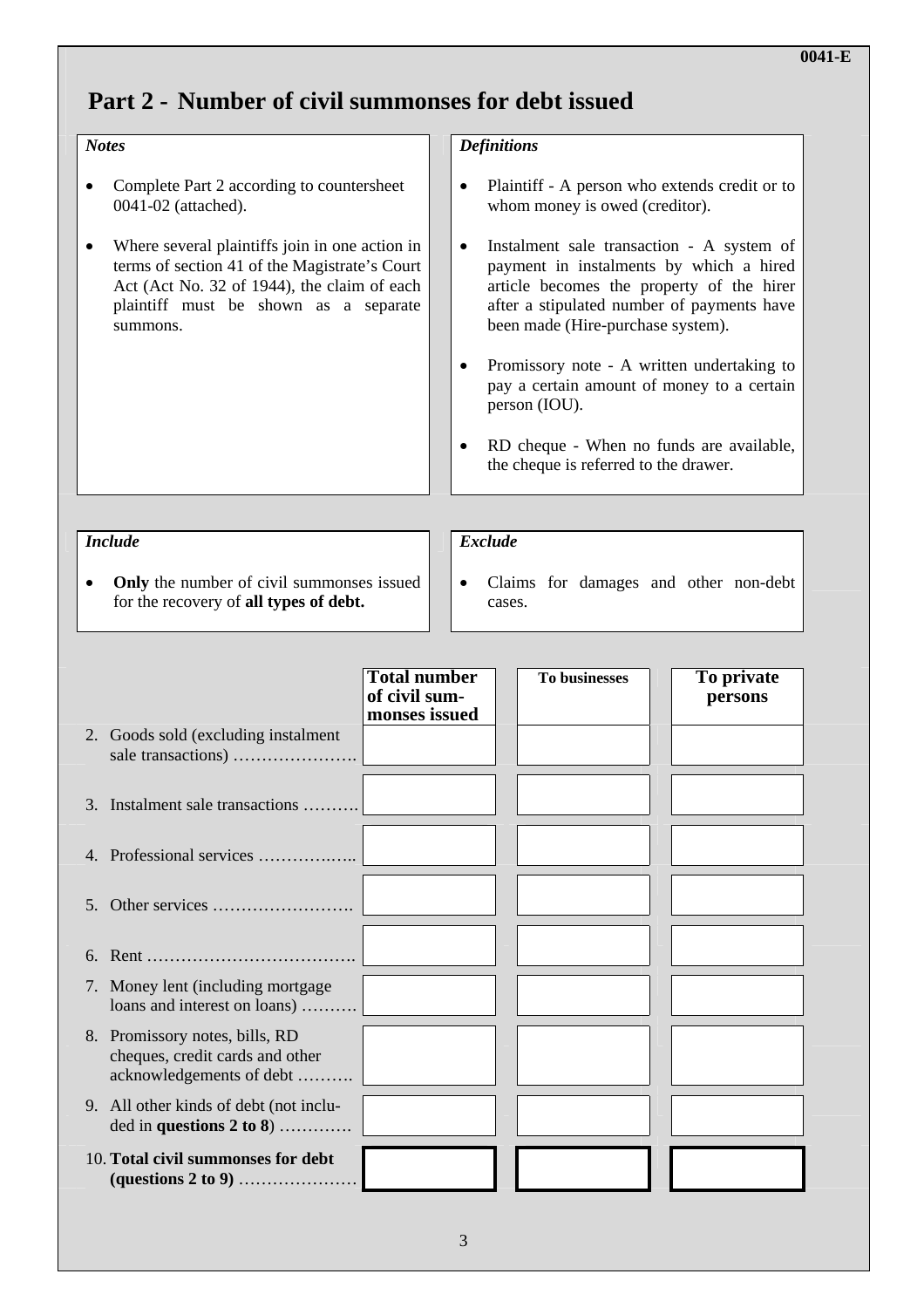# **Part 3 - Number and amount of civil judgements for debt (default and**

## *Notes*

- Complete Part 3 according to worksheet 0041-03 (attached).
- If a figure is shown against "Number of cases" and no amount is shown against "Total amount due", or vice versa, an explanation should be given.

## *Exclude*

• Judgements in respect of claims for damages and other non-debt cases.

|     | <b>Cause of debt</b>                                                                        |                        |                         |
|-----|---------------------------------------------------------------------------------------------|------------------------|-------------------------|
|     |                                                                                             | <b>Total number of</b> | <b>Total amount due</b> |
|     |                                                                                             | cases                  | (Rand)                  |
| 11. | Goods sold (excluding instalment sale                                                       |                        |                         |
|     |                                                                                             |                        |                         |
| 12. | Instalment sale transactions                                                                |                        |                         |
|     |                                                                                             |                        |                         |
|     |                                                                                             |                        |                         |
|     |                                                                                             |                        |                         |
|     |                                                                                             |                        |                         |
| 15. |                                                                                             |                        |                         |
| 16. | Money lent (including mortgage loans and                                                    |                        |                         |
|     | 17. Promissory notes, bills, RD cheques, credit<br>cards and other acknowledgements of debt |                        |                         |
| 18. | All other kinds of debt (not included in<br>questions 11 to 17) (specify below if           |                        |                         |
|     | amounts on sheet 00-41-03 are indicated as                                                  |                        |                         |
|     |                                                                                             |                        |                         |
|     |                                                                                             |                        |                         |
| 19. |                                                                                             |                        |                         |
|     |                                                                                             |                        |                         |
|     |                                                                                             |                        |                         |
|     |                                                                                             |                        |                         |
|     |                                                                                             |                        |                         |
|     |                                                                                             |                        |                         |
|     |                                                                                             |                        |                         |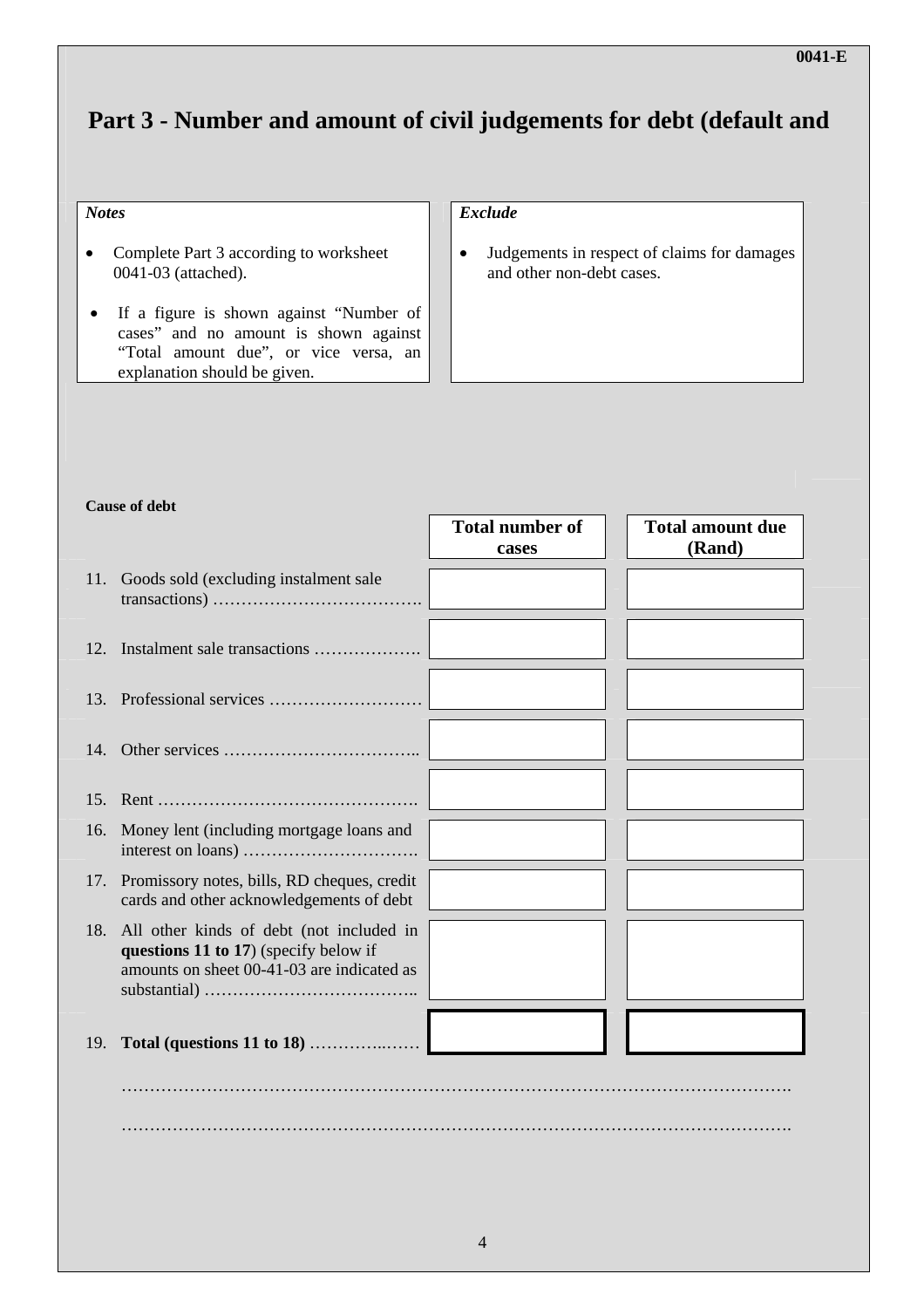|                           |                         |                        | $0041-E$                       |
|---------------------------|-------------------------|------------------------|--------------------------------|
| consent judgements)       |                         |                        |                                |
|                           |                         |                        |                                |
|                           |                         |                        |                                |
|                           |                         |                        |                                |
|                           |                         |                        |                                |
|                           |                         |                        |                                |
|                           |                         |                        |                                |
|                           |                         |                        |                                |
|                           |                         |                        |                                |
|                           |                         |                        |                                |
| <b>Against businesses</b> |                         |                        | <b>Against private persons</b> |
| <b>Total number of</b>    | <b>Total amount due</b> | <b>Total number of</b> | <b>Total amount due</b>        |
| cases                     | (Rand)                  | cases                  | (Rand)                         |
|                           |                         |                        |                                |
|                           |                         |                        |                                |
|                           |                         |                        |                                |
|                           |                         |                        |                                |
|                           |                         |                        |                                |
|                           |                         |                        |                                |
|                           |                         |                        |                                |
|                           |                         |                        |                                |
|                           |                         |                        |                                |
|                           |                         |                        |                                |
|                           |                         |                        |                                |
|                           |                         |                        |                                |
|                           |                         |                        |                                |
|                           |                         |                        |                                |
|                           |                         |                        |                                |
|                           |                         |                        |                                |
|                           |                         |                        |                                |
|                           |                         | $\sqrt{5}$             |                                |